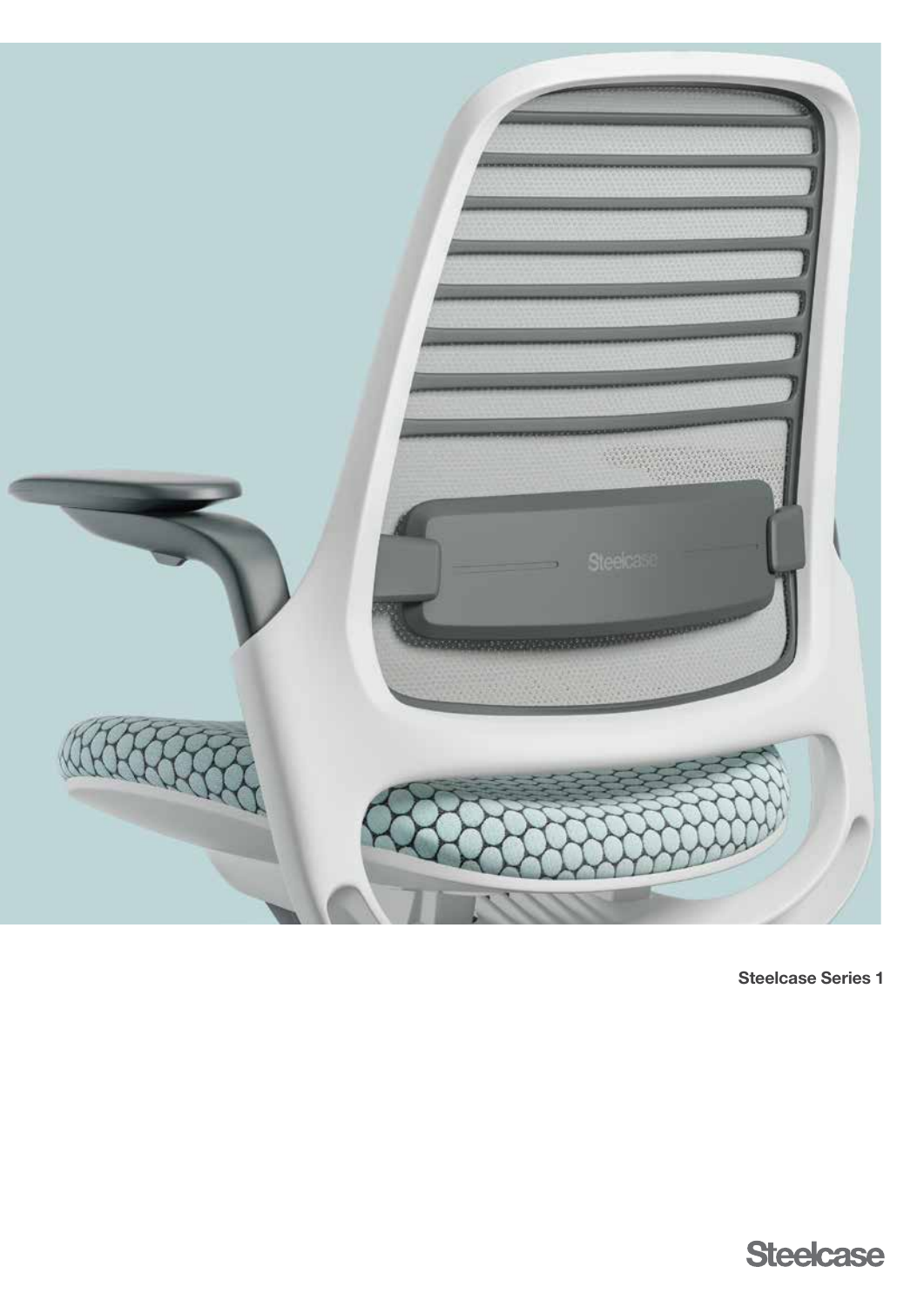# PERFORMANCE, STYLE + CHOICE

Steelcase Series™ 1 delivers on what's important performance, style and choice. It retains everything that's valued in a chair, while making it attainable for everyone.

Best in class. A new class. By Steelcase.





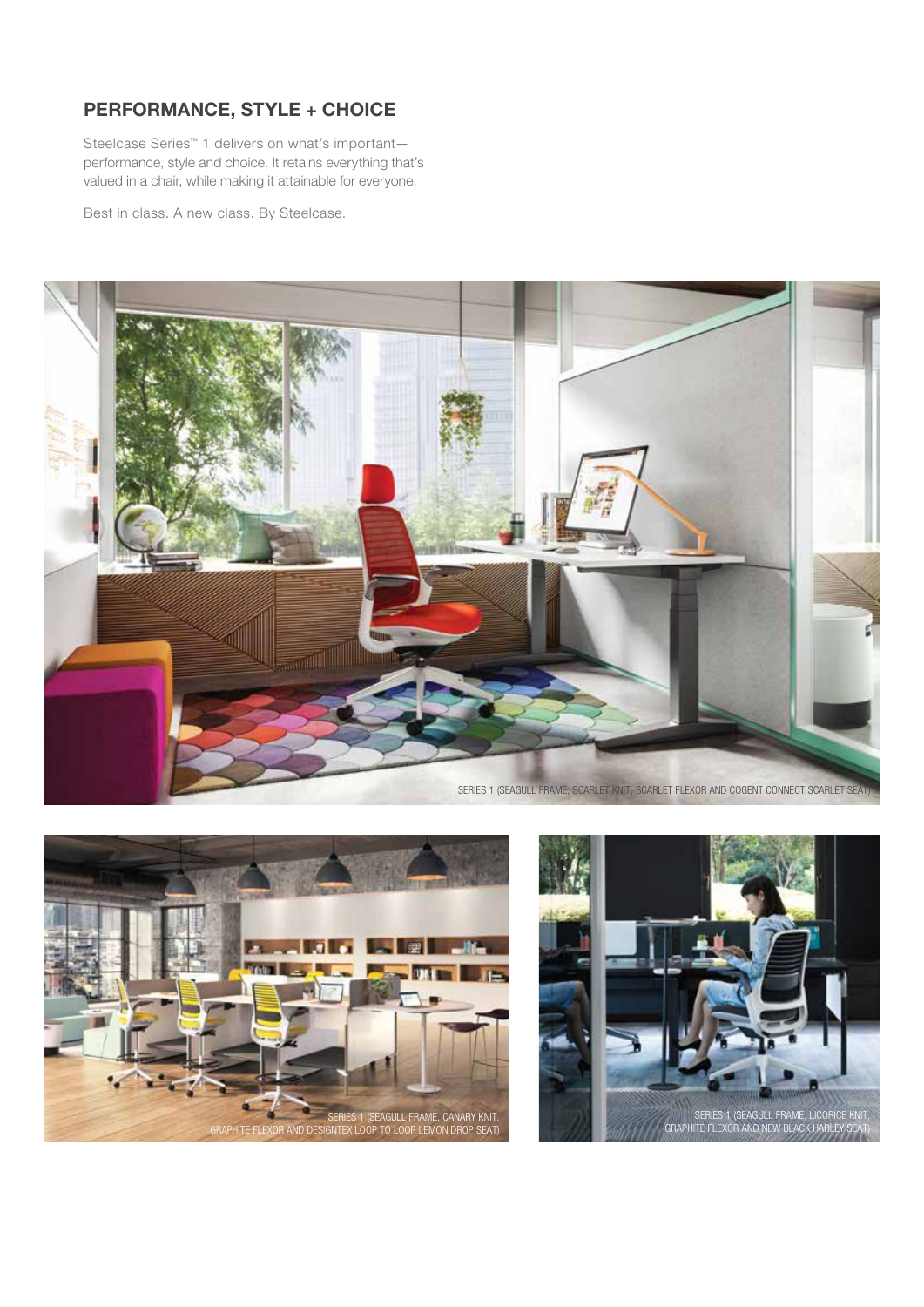# INTUITIVE SUPPORT

Series 1 was thoughtfully designed with the performance you've come to expect from Steelcase. With integrated LiveBack® technology, adaptive bolstering and 4D adjustable arms, Series 1 delivers dynamic performance without sacrificing attainability.

### INTEGRATED LIVEBACK® TECHNOLOGY WITH ADJUSTABLE LUMBAR SUPPORT

Allows the chair back to change shape and mimics the user's spine as it moves throughout the day. Contours to fit a user's spine through a system of flexors tucked neatly inside the backrest, offering continuous lower-back support as you move in your chair.

#### 4D ADJUSTABLE ARMS

Move in height, width and depth, and pivot to better support the user's neck and shoulders. The cantilevered arm design encourages postural change.

### ADAPTIVE BOLSTERING

Enables the seat to conform to the user's shape, providing dynamic support that can adapt to the body as postures change.

#### WEIGHT-ACTIVATED MECHANISM

Allows for quick, intuitive seat adjustments.

## SEAT DEPTH

Allows the seat to be positioned forward or backward for longterm comfort.